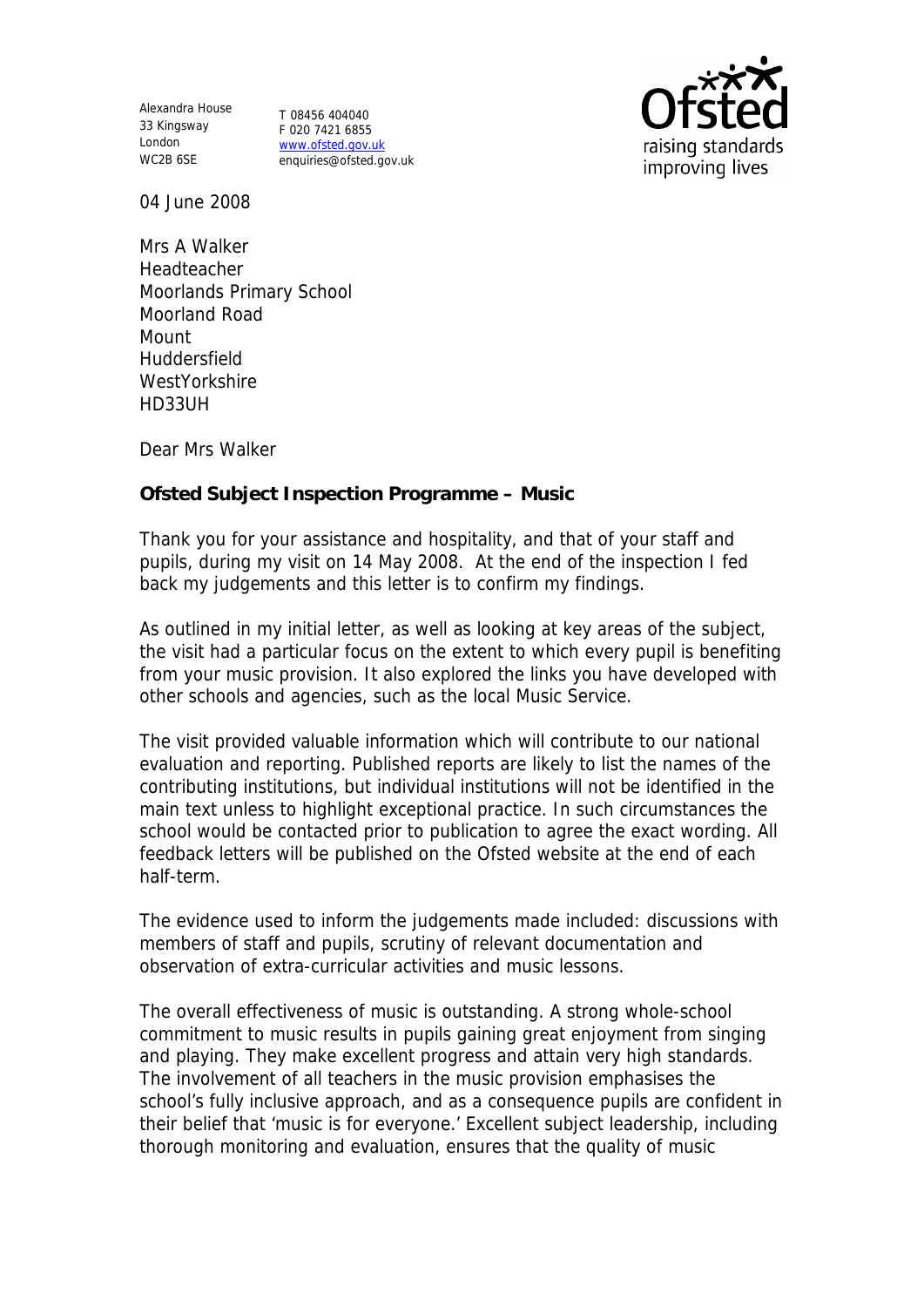provision is continually being scrutinised and developed, so that it fully meets the needs of all pupils.

**Achievement and standards**

- Across the school, the majority of pupils make excellent progress in music. Many are highly competent singers and instrumentalists. Standards are consistently above national expectations, and pupils are confident in the use of subject specific vocabulary.
- Pupils greatly enjoy music lessons. The school's attention to inclusion means that all feel fully involved, and know that they have access to all of the musical activities on offer.
- Challenging work supports pupils' outstanding achievement. All pupils, including those with learning difficulties, make at least good progress.
- Outcomes in terms of pupils' personal development are outstanding. Pupils describe the ways in which involvement in music has helped them to develop greater confidence and self-esteem. They also benefit from developing their team-working skills.
- Pupils themselves are aware of the positive impact that music has on generic skills, such as listening and appraising. There is also evidence that work in music technology helps to develop pupils' wider proficiency in information and communication technology (ICT).
- The school's very strong commitment to inclusion is reflected in all aspects of music provision. The whole school approach to delivery of music within the classroom emphasises the principle that music is for all. Pupils are adamant in the view that 'everyone can take part'.
- All pupils are actively encouraged to learn an instrument and to develop their vocal skills.
- Staff are fully aware of the contribution made by music in enhancing the lives of individual pupils, including those with learning difficulties.

**Quality of teaching and learning**

- The overall quality of teaching and learning in music is outstanding. All teachers fully appreciate the practical nature of music and show confidence in teaching music. They share the view that music plays an important part in promoting 'excellence and enjoyment.'
- Music lessons typically involve a variety of activities, including vocal and instrumental performance, composition, improvisation, and listening work. Expectations are high, and the work set is suitably challenging. Lessons are well paced and pupils remain focused. Very good attention is paid to supporting individual pupils
- The contribution of Local Authority music support staff is excellent. Lessons are fun and lively, and ensure that pupils remain motivated.
- The use of ICT in music lessons is a significant strength. Teachers use interactive whiteboards well. Sound editing software is used to very good effect by pupils in creating soundscapes.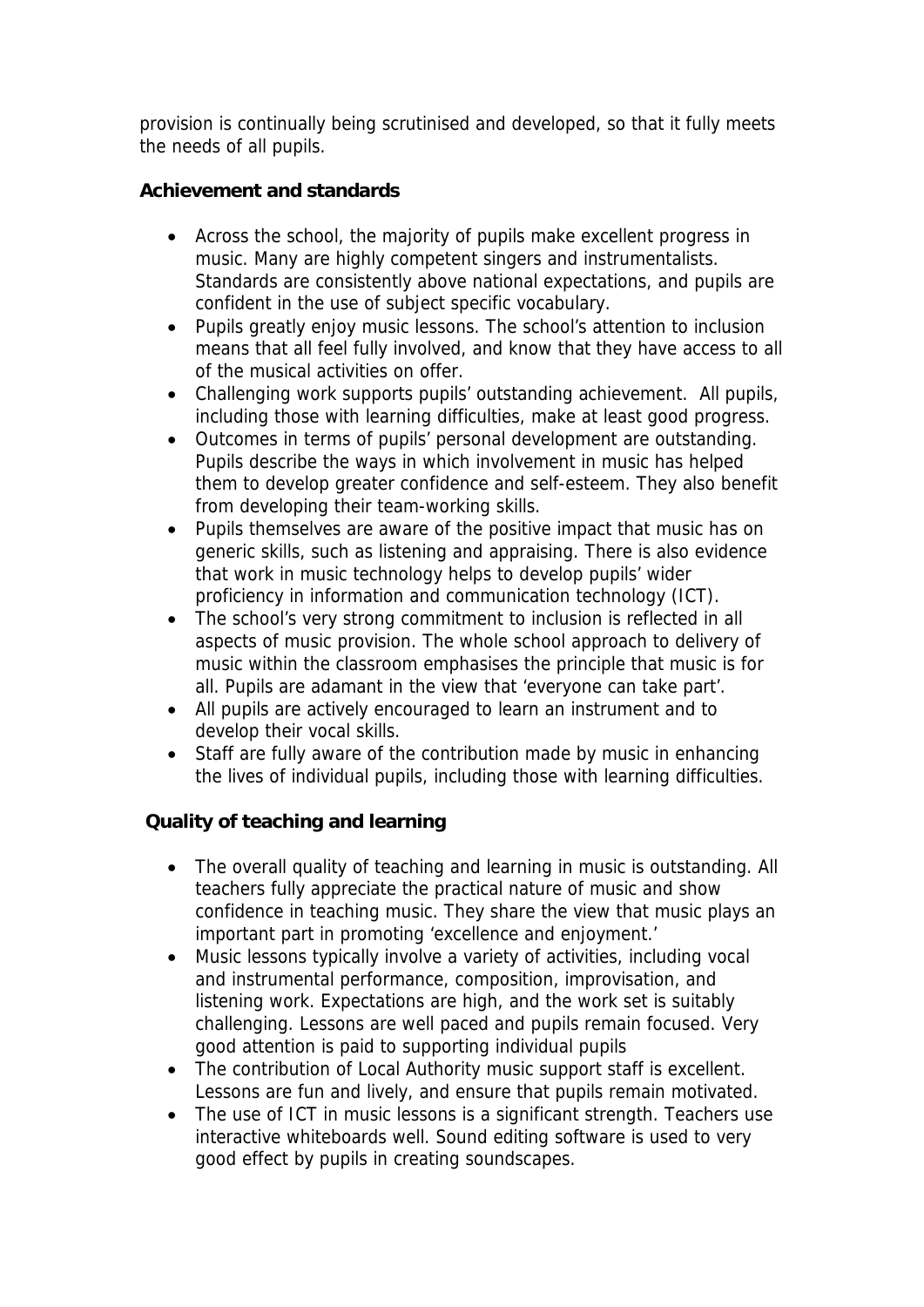- There is some exemplary use of self evaluation and peer evaluation by pupils, who are skilfully guided by teachers in this process. Pupils respect each other's work, and give fair and constructive feedback and encouragement to each other.
- Teachers assess pupils' progress informally during lessons, and as a result they are aware of the strengths and weaknesses of individual pupils. However, there is currently no established formal system for assessing pupils' attainment at the end of year or end of key stage.

**Quality of the music curriculum and extra-curricular provision**

- The music curriculum is outstanding. Music has a very high profile within the school community, and this is reflected both in lessons and extra-curricular work.
- After using published schemes of work as a starting point, teachers are now gaining confidence in using music creatively as part of a crosscurricular approach. The school's schemes of work ensure that pupils' skills in vocal and instrumental work are effectively built upon.
- Schemes of work are under constant review, in response to topics and themes covered in other areas of study. Pupils understand the links between music and other subjects; they welcome the opportunity to sing in French, or to sing songs that reinforce learning in mathematics and science.
- Engaging with music from a variety of cultures has a positive impact on pupils' spiritual and cultural development.
- The music curriculum is enriched through the contribution of visitors, for example, those specialising in African drumming, or Tudor music.
- There are numerous opportunities for pupils to sing and play together in and out of lessons. Pupils and staff know that this is a 'singing school', and enjoy singing together during assemblies. Extra-curricular groups are popular, and pupils love to take part in school productions.

**Leadership and management of music**

- Leadership and management of music are outstanding. The music coordinator has a clear vision for music in the school, and her tremendous enthusiasm is conveyed to the pupils. She is well supported by the senior management team.
- The subject co-ordinator provides high quality support and encouragement to other teachers within the school.
- Action planning is of exemplary quality, and is securely based on thorough monitoring and evaluation of music provision in the school. The music co-ordinator has accurately identified priorities for development and is constantly striving to further improve the quality of resources, teaching and learning, and the curriculum.